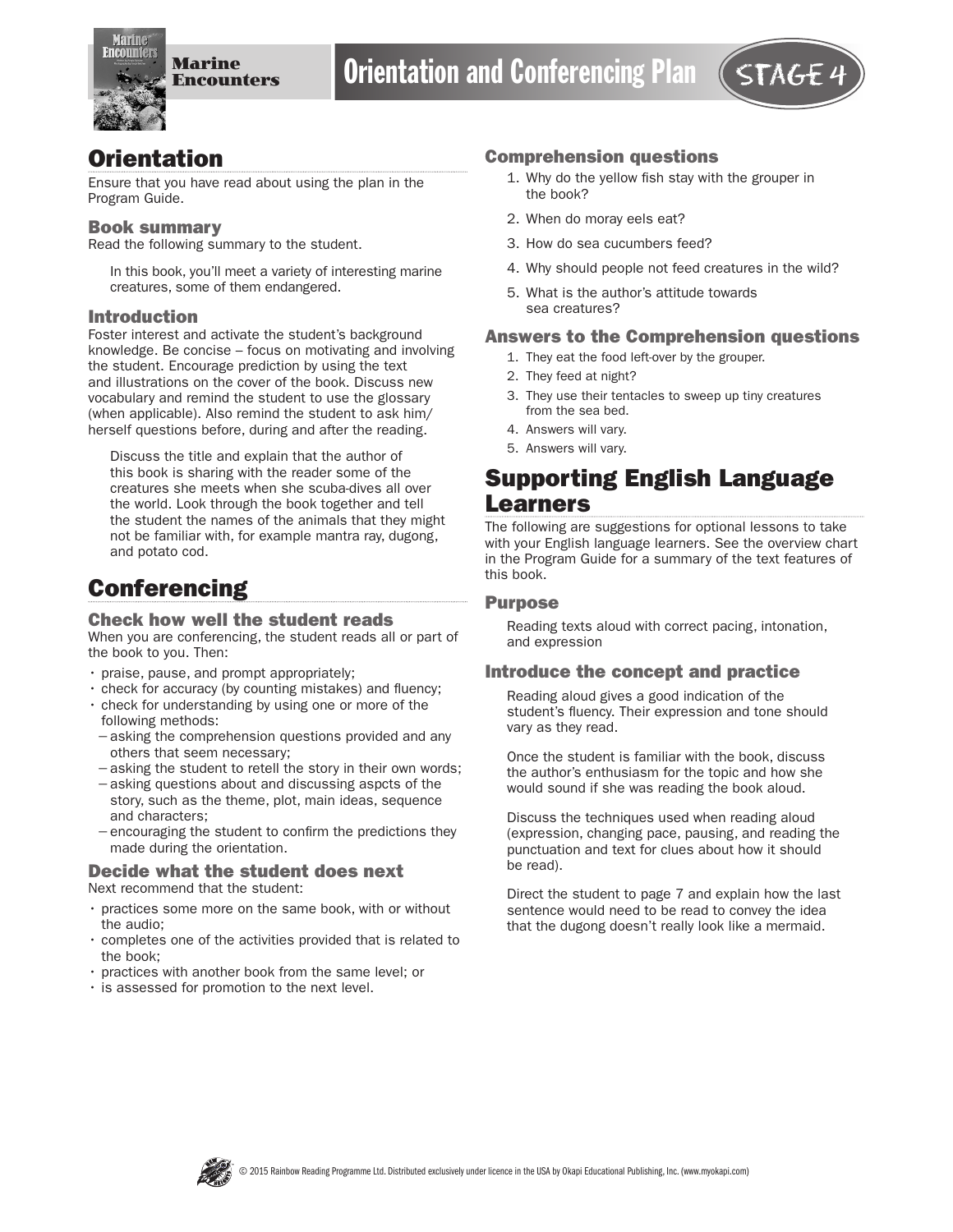



|                                                         | <b>Introduction:</b> In this book, you'll meet a variety of interesting marine creatures, some of them endangered. | <b>Errors</b><br>M S |  |  |  |
|---------------------------------------------------------|--------------------------------------------------------------------------------------------------------------------|----------------------|--|--|--|
|                                                         | I'm a scuba diver. When I dive, I ________ the most                                                                |                      |  |  |  |
|                                                         | interesting creatures. _______ me introduce you                                                                    |                      |  |  |  |
|                                                         | to _________ of my favorite underwater acquaintances.                                                              |                      |  |  |  |
|                                                         | _______ large turtle uses her _________, parrot-like beak to                                                       |                      |  |  |  |
|                                                         | graze _________ sea grass. It has ________ her 50 years to                                                         |                      |  |  |  |
|                                                         | _________ adulthood. It is not ________ how long sea                                                               |                      |  |  |  |
|                                                         | turtles ________ in the wild, but _______ could be as                                                              |                      |  |  |  |
|                                                         | long 100 years. She will a lost be way                                                                             |                      |  |  |  |
|                                                         | back _______ the beach she was born _______, to lay                                                                |                      |  |  |  |
|                                                         | a clutch ________ 200 or 300 eggs. _______ could be                                                                |                      |  |  |  |
|                                                         | a journey __________ 1,500 miles (2,400 kilometres).                                                               |                      |  |  |  |
|                                                         | is a long swim. ______ is not known how                                                                            |                      |  |  |  |
|                                                         | _________ navigate and find their ________ back to the                                                             |                      |  |  |  |
|                                                         | beach __________ they were born. This grouper _________ in                                                         |                      |  |  |  |
| Vanuatu. It weighs 440 ________ (200 kilograms) - about |                                                                                                                    |                      |  |  |  |
| the weight of two large men.                            |                                                                                                                    |                      |  |  |  |

| <b>Accuracy Chart</b> (Exact word replacement only) |              |                    | <b>Errors</b>                                                 |  |  |  |  |
|-----------------------------------------------------|--------------|--------------------|---------------------------------------------------------------|--|--|--|--|
| <b>Words Entered</b>                                | <b>Score</b> | Level              | <b>M</b> = Meaning (makes sense) $S = S$ yntax (sounds right) |  |  |  |  |
| More than 11 correct                                |              | Independent        | Seen $\zeta$<br>Heard <<br>Unseen C                           |  |  |  |  |
| 10 or 11 correct                                    |              | Instructional      | Comments:                                                     |  |  |  |  |
| Fewer than 10 correct                               |              | <b>Frustration</b> |                                                               |  |  |  |  |

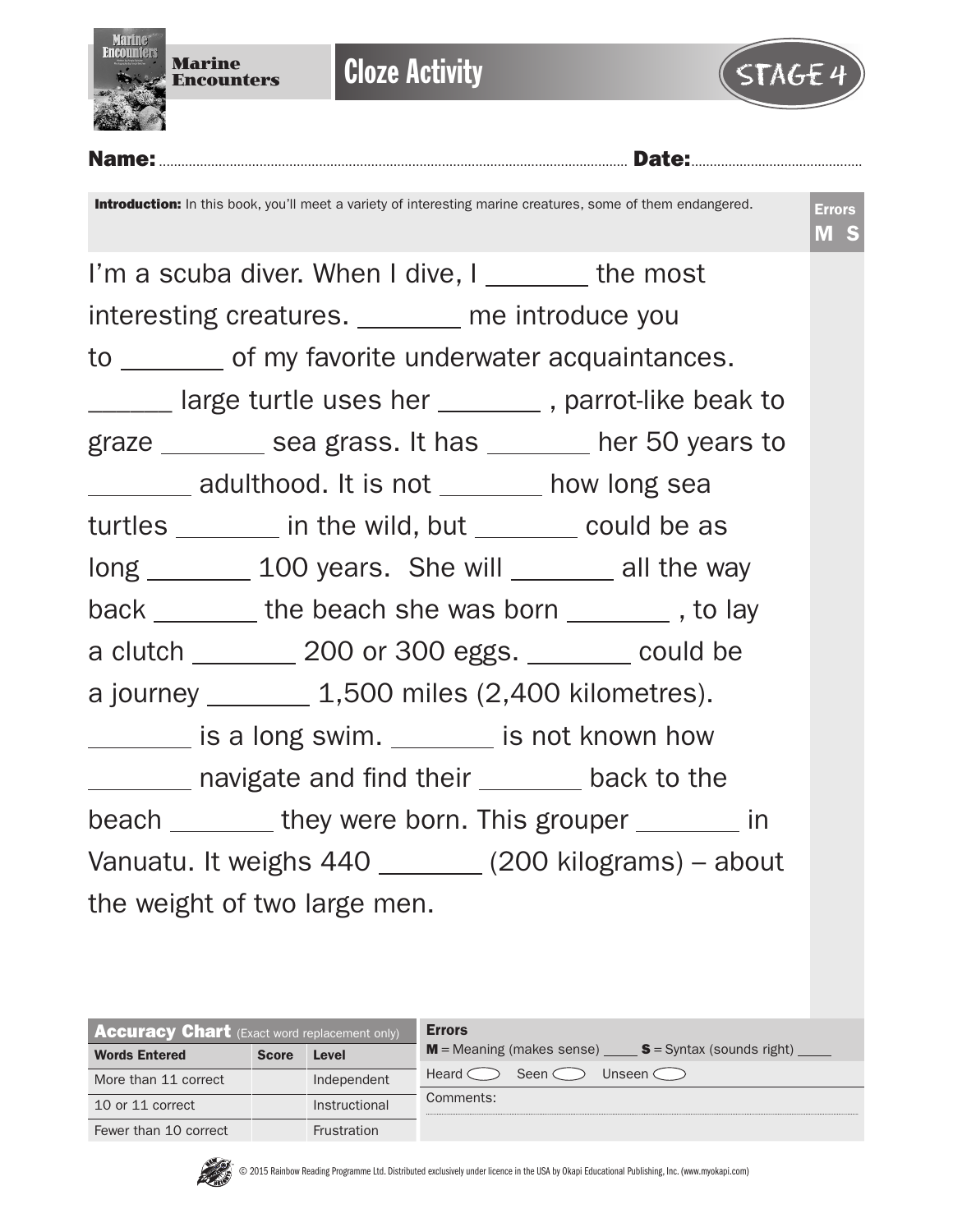



I'm a scuba diver. When I dive, I meet the most interesting creatures. One of these is a large turtle, which grazes on sea grass. She will swim all the way back to the beach she was born on, to lay a clutch of eggs. This could be a journey of 1,500 miles (2,400 kilometres).

It is not known how turtles navigate and find their way back to the beach where they were born. Another creature I've met is a grouper in Vanuatu. It weighs 440 pounds (200 kilograms) – about the weight of two large men.

That's no surprise, considering how many fish it eats. This grouper loves to be stroked. Dugong are a rare and endangered species. They are very shy and harmless. Moray eels may look dangerous.

However, they generally don't attack people unless provoked. Typically, moray eels feed at night on other fish and molluscs. The Cod Hole, near Cairns, in Australia, is the home of a huge fish called the potato cod. Thousands of tourists have enjoyed feeding the potato cod.

Marine biologists are now getting concerned that potato cod will forget how to catch their own food. Diving has allowed me to meet and observe a variety of fascinating creatures. I'm always very careful not to disturb them in any way.

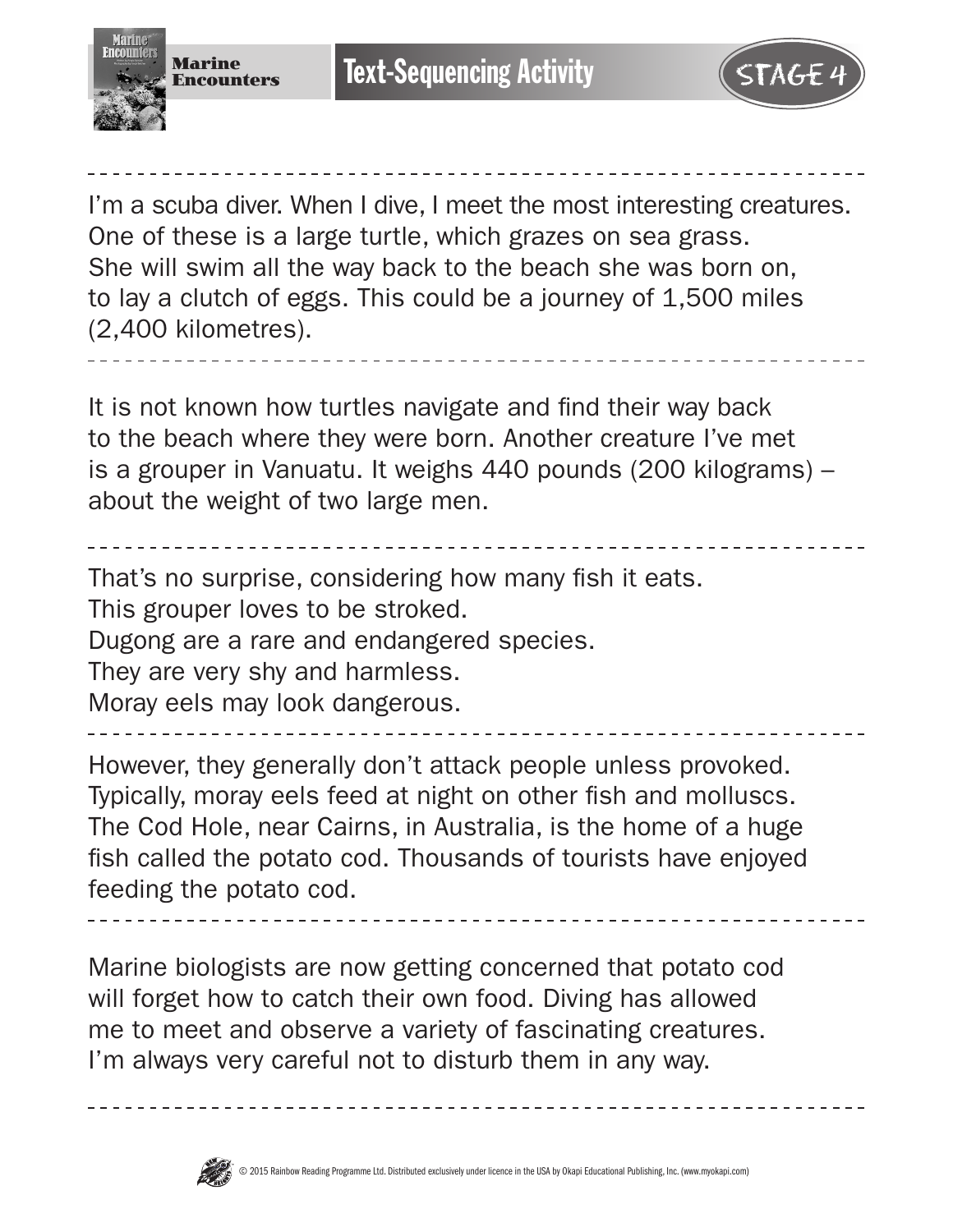Marine **Encounters** 

**Word Search Activity** 



### Name:.............................................................................................................................. Date:..............................................

Words can be found in these directions:



The letter in each square can only be used in one word.

Words to find:

| İ                                                               | j           | $\mathbf O$    | U                                 | r            | n                                                  | e           | y           | t                                                      | $\mathbf O$ | $\mathbf C$  | m                                  | f           |
|-----------------------------------------------------------------|-------------|----------------|-----------------------------------|--------------|----------------------------------------------------|-------------|-------------|--------------------------------------------------------|-------------|--------------|------------------------------------|-------------|
| $\mathbf C$                                                     | n           | $\mathbf b$    | e                                 | a            | $\mathbf C$                                        | h           | t           | h                                                      | e           | $\mathbf 0$  | a                                  | e           |
| r                                                               | $\mathbf C$ | t              | I                                 | a            | r                                                  | g           | e           | İ                                                      | n           | $\mathbf{r}$ | I                                  | e           |
| e                                                               | a           | m              | e                                 | p            | e                                                  | $\mathbf 0$ | p           | I                                                      | e           | a            | W                                  | $\mathbf d$ |
| a                                                               | r           | S              | $\mathbf 0$                       | r            | n                                                  | i           | g           | h                                                      | t           | I            | a                                  | İ           |
| t                                                               | e           | t              | W                                 | U            | e                                                  | $\mathbf C$ | a           | t                                                      | $\mathbf C$ | h            | y                                  | n           |
| U                                                               | f           | h              | $\mathsf b$                       | İ            | t                                                  | S           | I           | $\mathbf O$                                            | n           | g            | S                                  | g           |
| r                                                               | U           | i              | r                                 | e            | m                                                  | h           | t           | W                                                      | h           | e            | r                                  | e           |
| e                                                               | I           | S              | m                                 | U            | $\mathbf C$                                        | h           | $\mathbf S$ | İ                                                      | a           | $\mathbf O$  | n                                  | g           |
| $\mathbf b$                                                     | e           | $\mathbf C$    | a                                 | U            | S                                                  | e           | İ           | S                                                      | n           | y            | f                                  | r           |
| d                                                               | a           | n              | g                                 | e            | r                                                  | $\mathbf O$ | U           | S                                                      | $\mathbf 0$ | g            | $\mathbf O$                        | a           |
| $\mathbf O$                                                     | g           | i              | a                                 | $\mathsf{n}$ | t                                                  | t           | h           | e                                                      | r           | e            | $\mathbf 0$                        | S           |
| f                                                               | e           | n              | $\mathbf 0$                       | U            | g                                                  | h           | m           | e                                                      | e           | t            | $\mathbf d$                        | S           |
| always<br>coral<br>feeding<br>interesting<br>meet<br>on<br>this |             | be<br>is<br>to | catch<br>food<br>mouths<br>people |              | beach<br>giant<br>journey<br>much<br>swim<br>where | creature    |             | because<br>dangerous<br>grass<br>large<br>night<br>the |             | in<br>of     | careful<br>enough<br>long<br>there |             |

Use the letters that are left to make the word that tells the type of eel that is described in *Marine Encounters*..............................................................................................................................

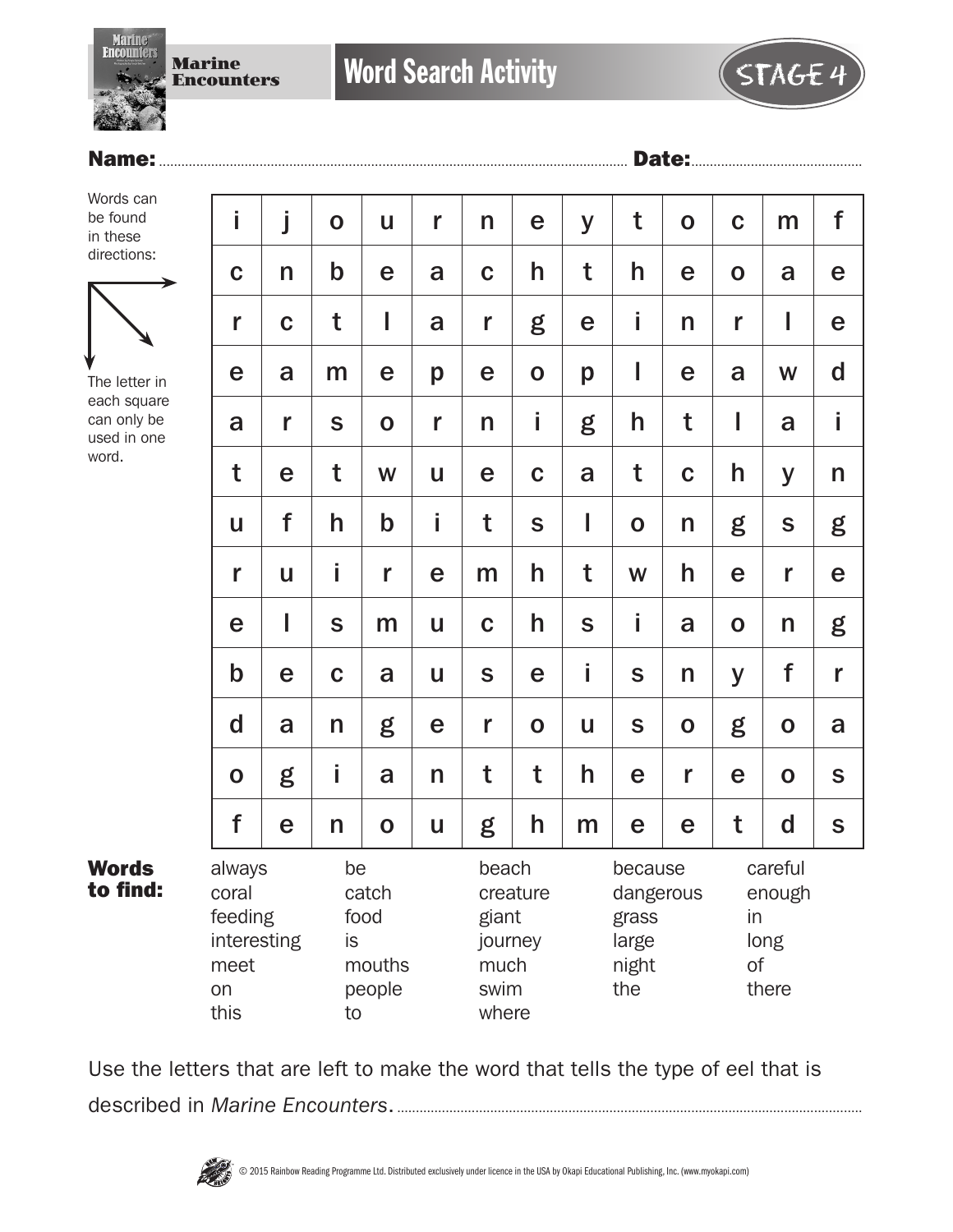

**PASS** 

© 2015 Rainbow Reading Programme Ltd. Distributed exclusively under licence in the USA by Okapi Educational Publishing, Inc. (www.myokapi.com)